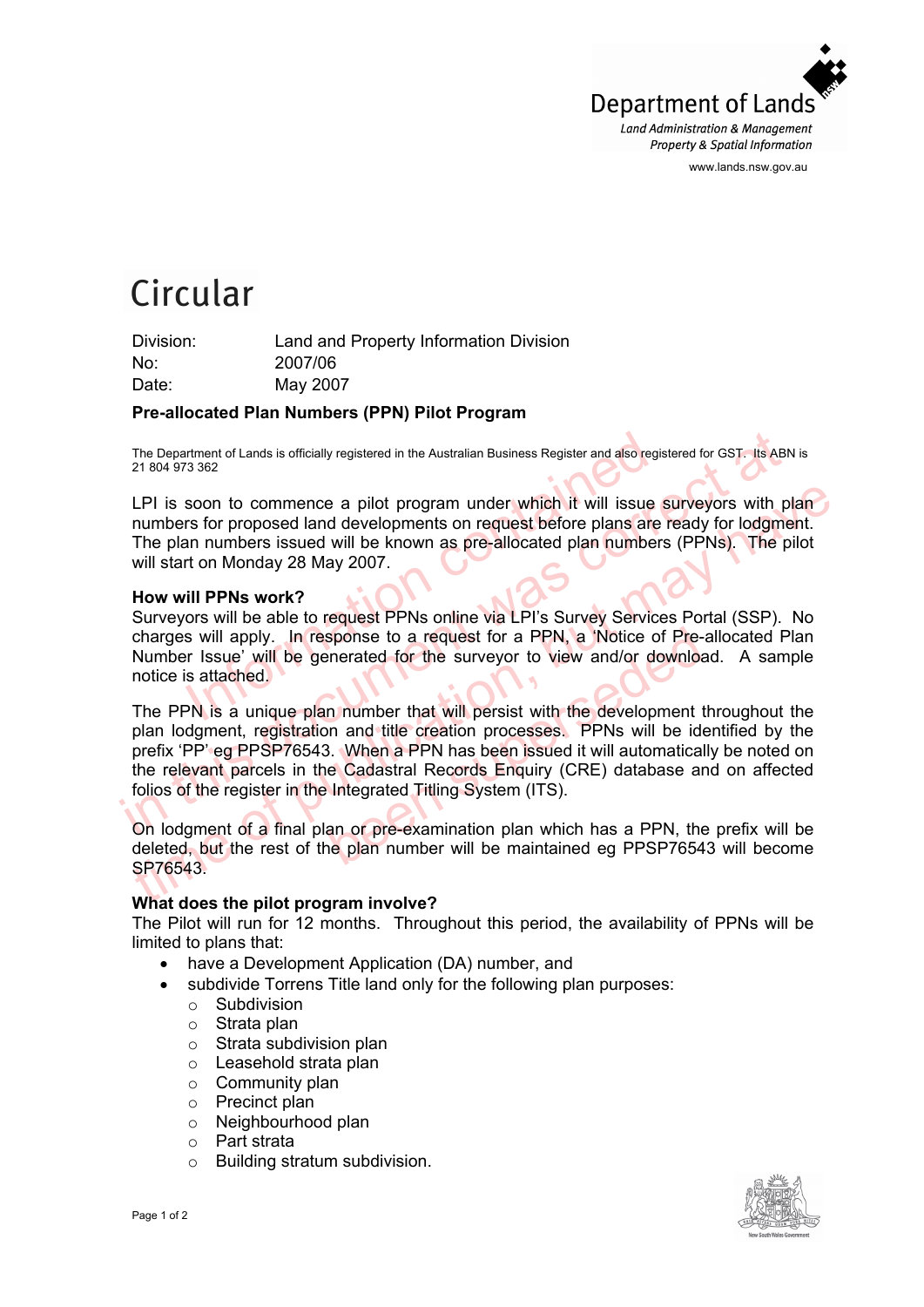During the Pilot, access to PPNs will only be available to surveyors registered to lodge plans electronically for registration.

When applying for a PPN, surveyors will need to provide the following information:

- DA number (not DA approval) and date;
- Surveyor's reference; and
- Title details of affected lands.

If necessary, surveyors can request that changes be made to the details of an existing PPN by forwarding an email to eplan@lands.nsw.gov.au.

# **What happens when a plan with a PPN is ready for lodgment?**

For manual plan lodgment existing procedures apply, with the following extra requirements:

- the PPN must be noted on the Plan Lodgment Form, or Pre-examination Lodgment Form, in the designated space;
- Europeint Form, in the designated space,<br>the Surveyors Checklist must show the issued PPN in the des<br>above the surveyors signature;<br>a copy of the printed 'Notice of Pre Allocated Plan Number Issu<br>the plan at lodgement.<br>lan • the Surveyors Checklist must show the issued PPN in the designated space just above the surveyors signature;
- a copy of the printed 'Notice of Pre Allocated Plan Number Issue' must accompany the plan at lodgement.

For ePlan lodgment existing procedures apply, but surveyors should note the addition of two new buttons specific to plans allocated a PPN.

# **What will happen when the pilot is finished?**

When fully implemented, the intention is that PPNs will be available for all plan types and title systems.

#### **What are the benefits?**

Longment Form, in the designated space;<br>
Longment Form, in the distants show the issued PPN in the designated space ju<br>
above the surveyors signature;<br>
• a copy of the printed 'Notice of Pre Allocated Plan Number Issue' mu • a copy of the printed 'Notice of Pre Allocated Plan Number Issue' must accompany<br>the plan at lodgement.<br>For ePlan lodgment existing procedures apply, but surveyors should note the addition of<br>two new buttons specific to the intention is that PPNs will be available for all p<br>s will mean that documentation such as contract:<br>d much earlier in the development process. Anoth<br>ide notification of proposed development activity<br>and titling dataset The introduction of PPNs will mean that documentation such as contracts of sale and transfers can be prepared much earlier in the development process. Another key benefit will be the ability to include notification of proposed development activity on the public record in LPI cadastral and titling datasets. In addition, local councils will be able to access details of PPNs issued for land within their administrative boundaries.

It should be noted that plans allocated a PPN do not have an automatic or early right to registration. Plans allocated a PPN will be subject to existing LPI plan registration processes.

#### **Where can I get more information?**

Directions on how to register to ePlan (level 2), which is required for electronic lodgment of plans and for access to PPNs can be found on the Lands website at www.lands.nsw.gov.au/land\_titles/eplan.

If you would like more information about the pilot program in general, please email eplan@lands.nsw.gov.au.

Des Mooney Deputy Director General, Department of Lands and General Manager, Land and Property Information